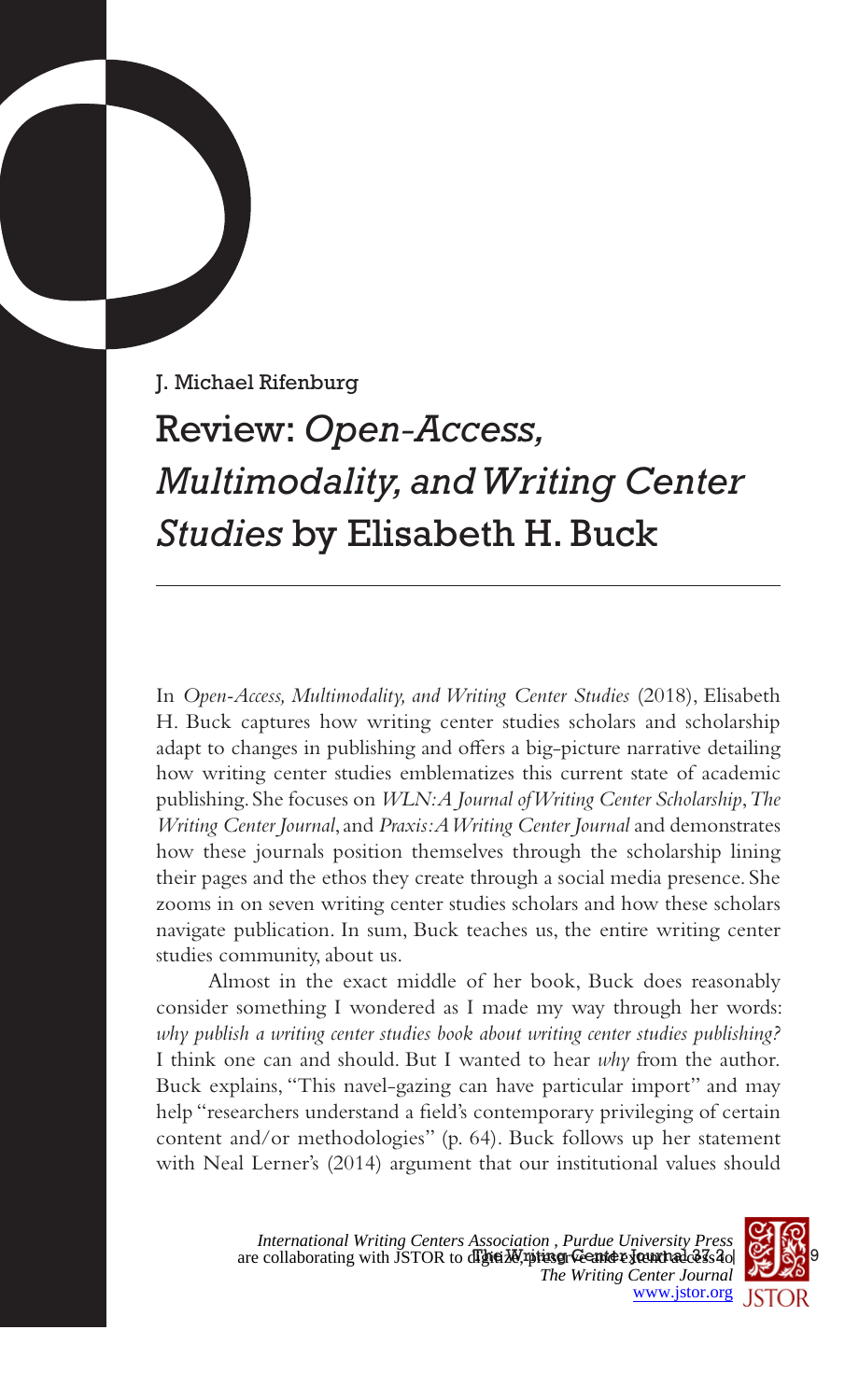mirror writing center values. Well said, but I don't see how Buck via Lerner directly answers the need for navel gazing.

In these paragraphs, I offer an overview of Buck's book. But instead of moving into areas of critique, I ask readers to see this overview as a conversation starter. Buck is correct: navel gazing does have import if we take what we see and move forward with what we now know. In this spirit of communal knowledge building, what might we do next with *Open-Access, Multimodality, and Writing Center Studies*?

Buck's introduction provides readers an argument for analyzing writing center publishing outlets and those who publish in these outlets. She describes her book as a "large-scale, multifaceted assessment of writing center studies" that can "reveal significant implications for the relationship between the old and new guards of academic publishing" (p. 5). In the next chapter, Buck illustrates the "multifaceted" nature of her work by drawing from a survey of over two hundred writing scholars. She uses survey data to sketch broad claims about perceived tensions between digital and print publications. Buck describes the third chapter as a "historiography" in that she digs through the archives of *WLN*, *WCJ*, and *Praxis* to make broad claims about the content published in these journals, namely how "conversations about computers and computer technologies have evolved in each of these journals . . . [conversations that] can reveal something important about each journal's identity and future direction" (p. 28). In the conclusion to this chapter, she brings attention to access, which, she holds, is "consequently not only a matter of whether digital records are obtainable, but involves the extent to which they are easily navigable and straightforward" (p. 59). To this end, she helpfully connects labor to access, and, by extension, open access—how easily can one find, read, and engage with the scholarship in our journals? The fourth chapter dovetails with the third by keeping the focus on these three journals and turning attention to what Buck refers to as "supplementary digital representation" (p. 73) and later cleverly terms "metadiscursive outlets" (p. 91). Here, Buck looks to social media content connected to *WLN*, *WCJ*, and *Praxis*. Near the end of this chapter, she pulls back from her close reading of various social media accounts to offer "one critical implication for this research" (p. 90): that "researchers must question the extent to which a journal is now 'only' a platform for distributing scholarship" (p. 90). I was unsure what makes such a claim "critical," but Buck does pick up the pieces again when she begins tying a journal's perceived prestige to the "navigability of its webpage(s), the accessibility of its content, and its other digital tools" (p. 90).

The fifth chapter is available in open-access format. Buck draws from interviews with seven writing center studies scholars who read and publish in *WLN*, *WCJ*, and *Praxis.* Buck uses these interviews to illustrate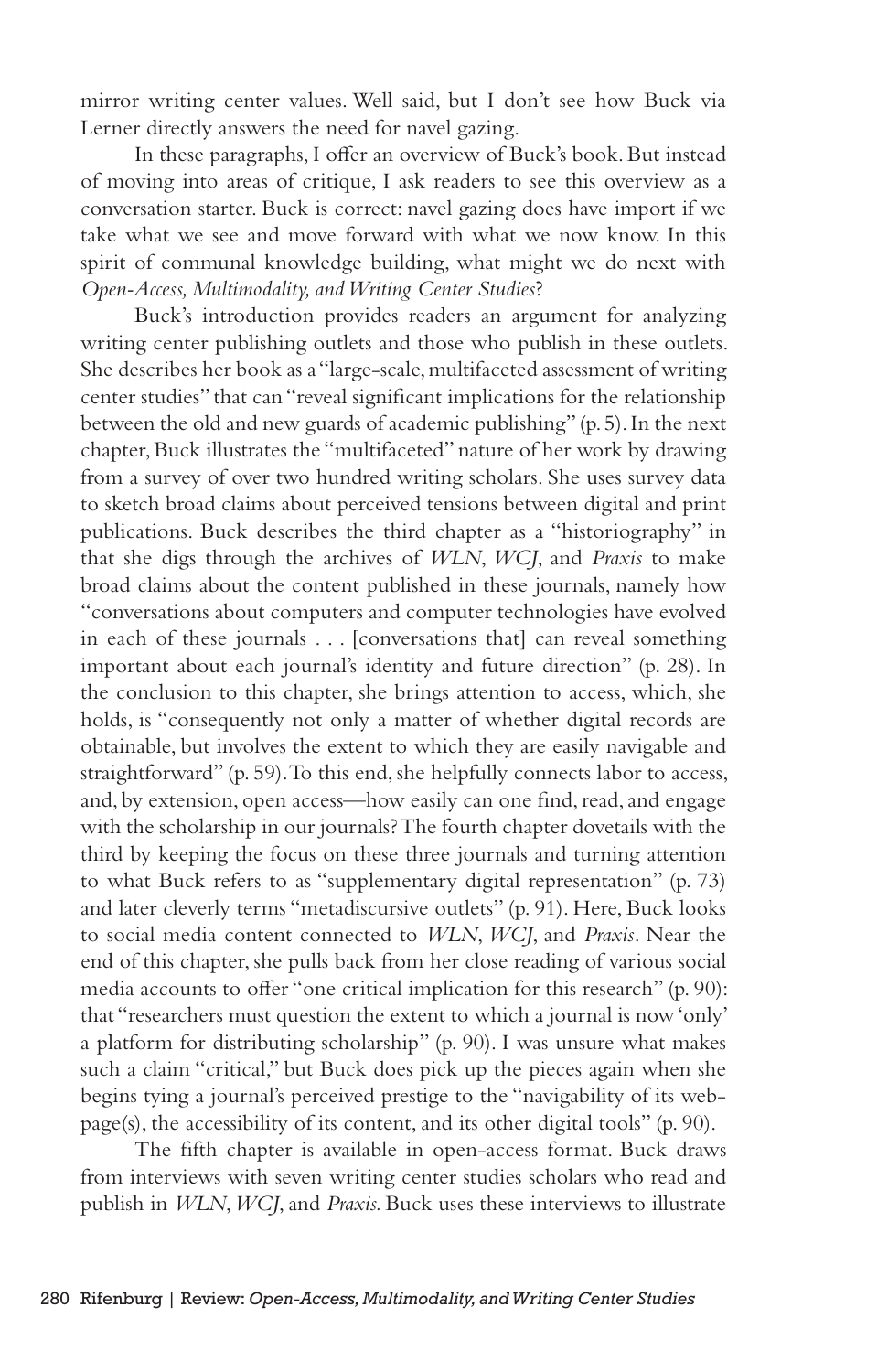how "individuals facilitate and conceptualize entrance into writing center communities" (p. 108). To establish prominence as a writing studies researcher, one must have the institutional resources to access paywalled journal content and develop digital literacy, which helps one navigate journal websites or databases where journal content is archived. For example, *WCJ* migrated its archives to JSTOR, a well-known and pricey digital library. If a researcher has institutional access to JSTOR, the researcher then must navigate JSTOR's database, which Buck argues is "neither a simple nor a straightforward process" (p. 108). I agree with Buck's assessment of JSTOR's navigational features. When I access JSTOR through my institution's library, I land, initially, on JSTOR's Advanced Search page with two search boxes and one drop-down menu for Boolean operators (Boolean operators alone are challenging). This page is not the most direct way to *WCJ*. Instead, I need to look at the top menu, select Browse, then select By Publisher because *WCJ* is classified as a publisher in JSTOR. The publisher page provides an alphabetized table of contents; I select *W*, scroll to the bottom, and there sits *Writing Center Journal*. My experience aligns with the experiences Buck offers in this chapter—publishing in writing center studies requires institutional access and an ability to navigate websites. The final chapter is a broad reflection on the nature of academic publishing informed by the previous chapters. Buck describes her "major takeaway" that "authors at all levels should seek to be more transparent about the intricacies of publishing" (p. 120). She then argues that her readers can "maintain the publication standards required by institutions and still work to ensure that as many individuals as possible read our scholarship" (p. 120).

Therefore, the conversation in writing center studies Buck prompts is a call for more public scholarship.

We labor in fractured times. We—writing center scholars, administrators, and tutors—feel these fractured times, particularly those of us who work in U.S. institutions. In July 2017, the Pew Research Center gathered survey data on the "impact of major institutions on the country," institutions such as churches, labor unions, the banking industry, and higher education. According to the report, "Sharp Partisan Divisions in Views of National Institutions" (2017), "A majority of Republicans and Republican-leaning independents (58%) now say that colleges and universities have a negative effect on the country, up from 45% last year. By contrast, most Democrats and Democratic leaners (72%) say colleges and universities have a positive effect, which is little changed from recent years." As a professor at a public institution, I serve all people in my local community and wonder what I am to make of the acute bifurcation in people's views of my profession, my work.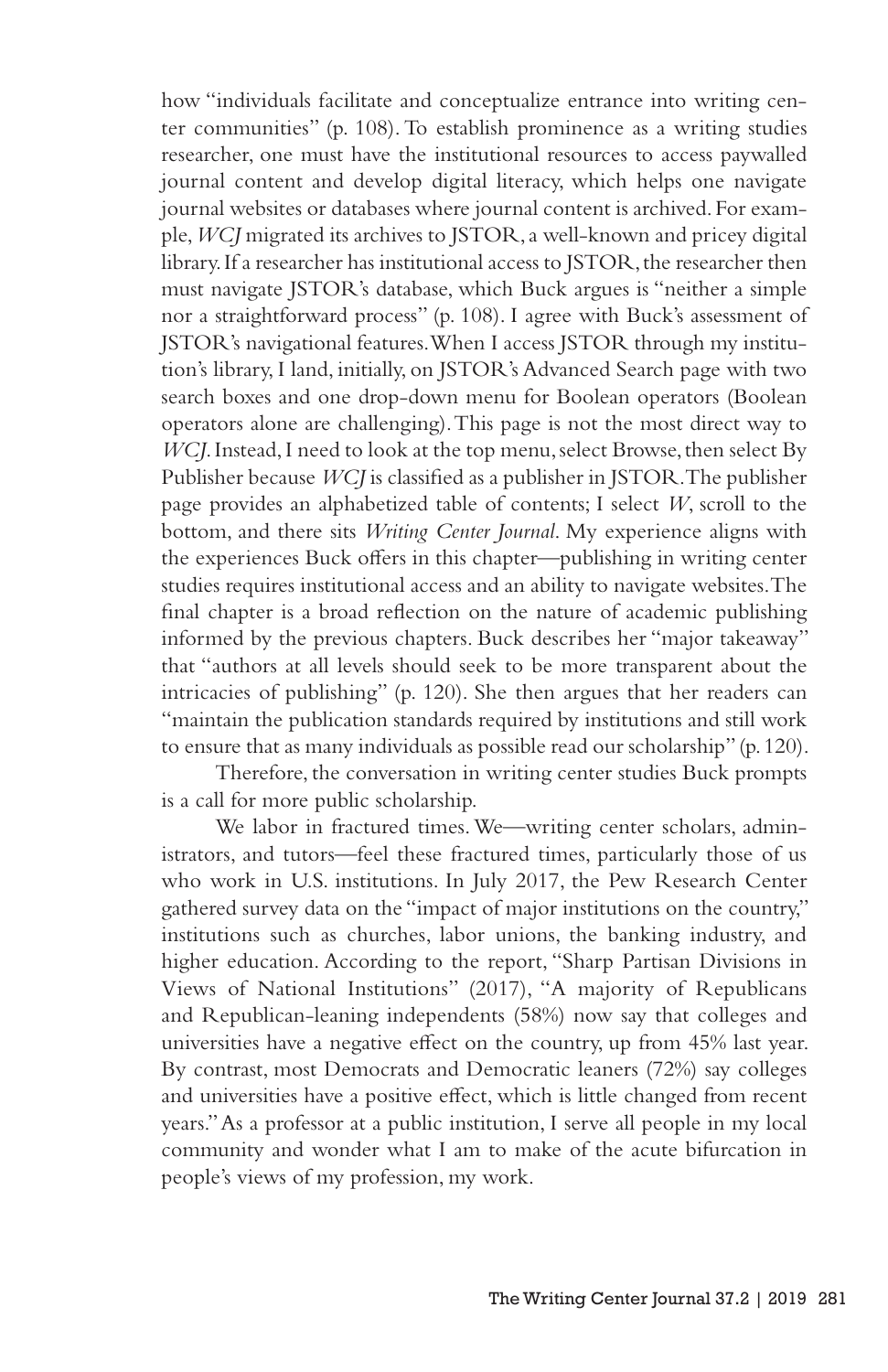I suggest Buck's book provides a starting place for engaging with these unsettling statistics. More specifically, I suggest we start with Buck's understanding of accessibility. Buck tucks accessibility under open access by asking whether readers can literally access writing center publications. Focusing on this understanding of accessibility, we would do well to ask what accessibility might mean for the public. I believe one response to the statistics I quoted above is for us to find ways to bring our knowledge making to our external communities. I wonder how accessibility might also include public scholarship. I don't think members of our community, the people we see at the grocery store, ball field, gas station, can find and read and engage with our work. But we can imagine and then enact ways to make this possible. We can do a better job communicating our work to more audiences.

To begin making writing center studies' scholarship more available to the public, we might do well to browse journals dedicated to public scholarship such as the *Journal of Community Engagement and Scholarship* or the *Journal of Higher Education Outreach and Engagement* to better understand methods of outreach and connect with colleagues across disciplines who are already engaged in theorizing and practicing public scholarship. We could look at Brown University's Swearer Center (Brown University 2018). The Swearer Center coordinates the only elective Carnegie Classification—the Community Engagement classification. The center's website provides five norms of public scholarship: collaborative research, transdisciplinarity, knowledge experts from outside the academy (i.e., peers), impact, and scholarly artifacts as publication. We would do well to read Arlene Stein and Jessie Daniels's (2017) *Going Public: A Guide for Social Scientists*. And, maybe more important, we must understand the potential perils of going public, which include the possibility that local op-ed pieces may not count for promotion and tenure and the danger of becoming targets of anonymous digital trolls or of partisan groups such as Turning Point USA.

I'd like to make one concrete suggestion here at the close. We publish our work in our journals, books, and edited collections. But our community members are not subscribing to our journals, let alone JSTOR. Buck suggests in her fifth chapter that "in the most ideal situation, though, everyone who wanted or needed to have access to writing center research would be able to do so at a free or affordable rate" (p. 108). Placing financial demands aside for a moment and picking up Buck's hopeful stance, I believe we can encourage access and use this access to connect with our increasingly skeptical public stakeholders. One way is through a newly designed position on journal editorial boards. Let's name this position something like *external operations editor* or *community engagement editor*. And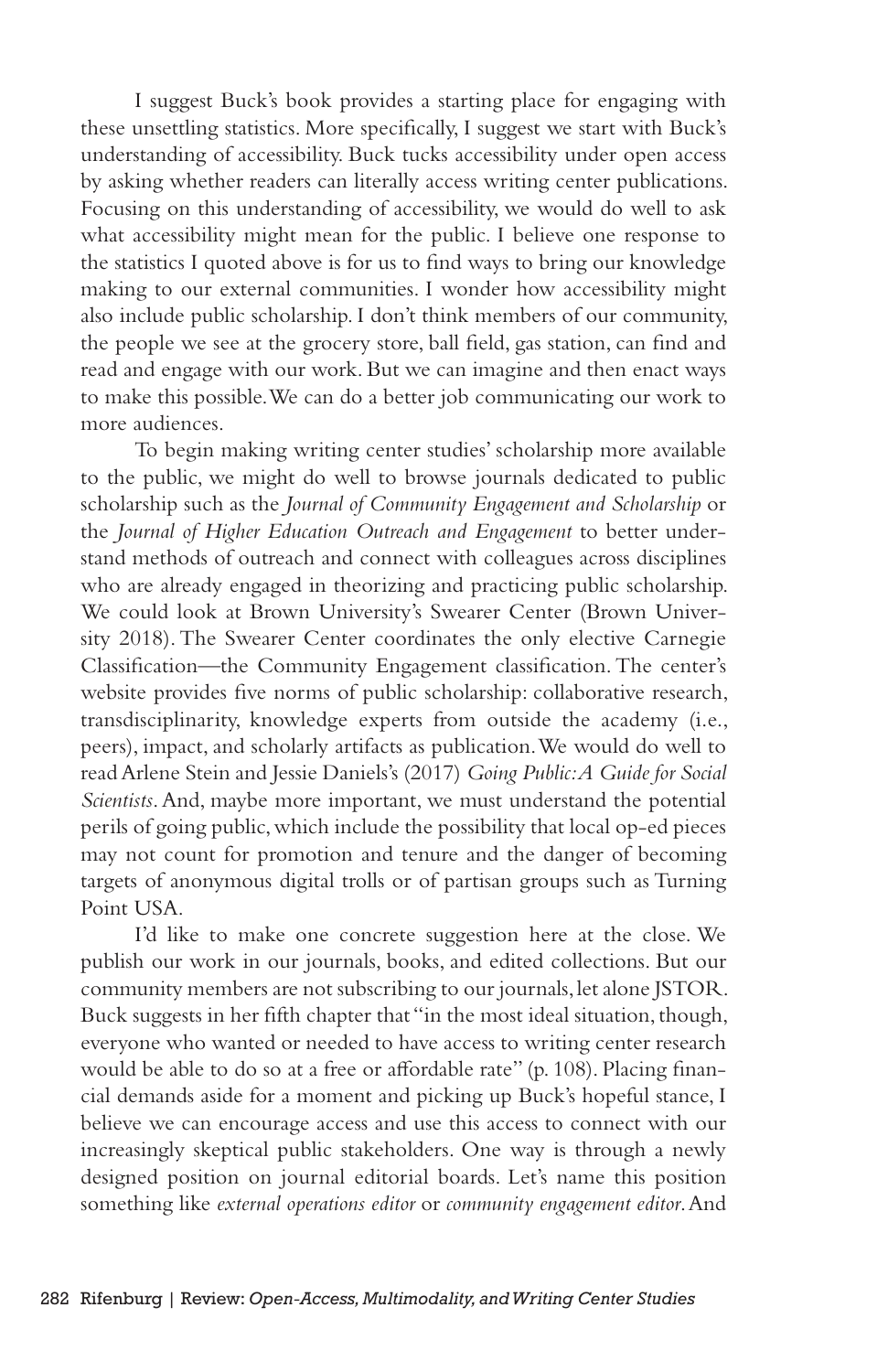let's use *WCJ* as an example. When I published my case study of athletics writing centers (Rifenburg 2016), then-editors Michele Eodice, Kerri Jordan, and Steven Price took on the traditional role of coordinating two rounds of reader feedback. Kerri kept me up to date via email; Michele and Steve encouraged me when we crossed paths at conferences. My article was published. And that was the end. But there is a larger audience outside writing center studies that would be interested in what athletics writing centers do. But I don't know how to find and speak to this audience, and those editors had completed their work and were looking toward the next issue. An external ops editor, just like a marketing editor with a publishing house, would work with me to disseminate my article further. Maybe the external ops editor would help me craft a pithy five hundred-word version of my article, help me connect my arguments and exigencies to issues I see in my local community, and then help me place this op-ed in local media outlets. Maybe an external ops editor would design a visual of my work I could hang on the bulletin board of the local coffee shop or library or help me land a two-minute interview on a local radio station. Our scholarship speaks to exigencies in our field. Our scholarship also speaks to exigencies in our local communities. However, many of us struggle to transfer academic articles to op-eds for local outlets. A newly designed position on a journal's editorial board could help facilitate that work.

There's more to say, more work to do than what I offer in this brief review. Instead of asking *what doesn't work?*, I believe strongly in looking at scholarship and asking *what next?* This *next* may come from an undergraduate introduction-to-tutoring class using the fifth chapter of Buck's book, available in open-access format, to allow students to peek, briefly, into how scholars reflect on publishing. This *next* may come from dissertators writing disciplinary histories of writing center studies. This *next* may come from new writing center professionals thrust into running a center without much preparation and who wish to read about the state of scholarship before reading the scholarship itself. This *next* may come from the next editorial team of the relatively recently launched writing center journal *Peer Review* pushing its authors to speak to an audience beyond the immediate writing center professional. I ask readers to continue that spirit of *what's next?* with the ideas I offer in this review.